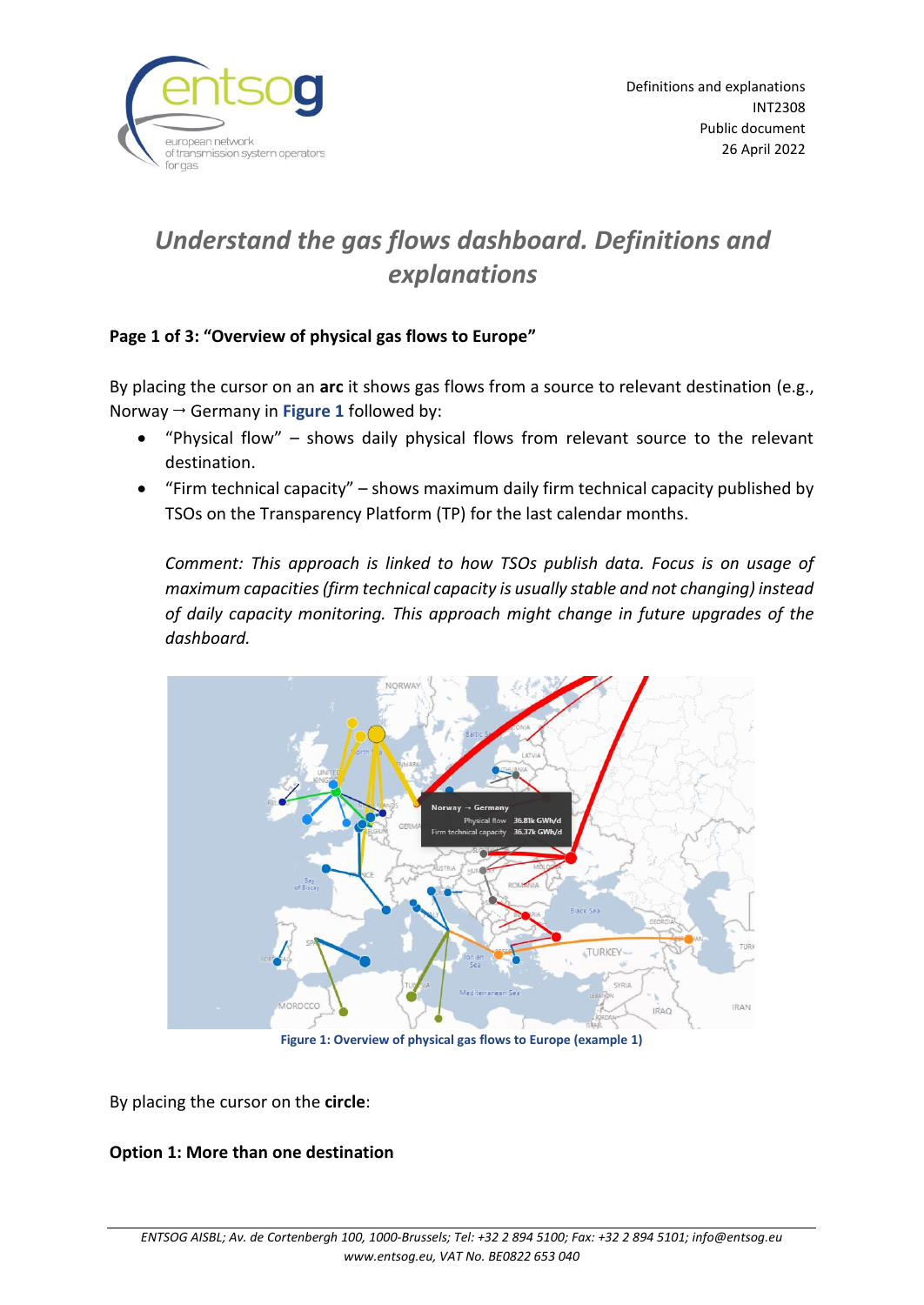

• First line is name of the source and next lines represent relevant destinations followed by values of "physical flow" and "firm technical capacity."



**Figure 2: Overview of physical gas flows to Europe (example 2)**

### **Option 2: One destination**

• First line is name of the source and next line represents the destination followed by values of "physical flow" and "firm technical capacity."



**Figure 3: Overview of physical gas flows to Europe (example 3)**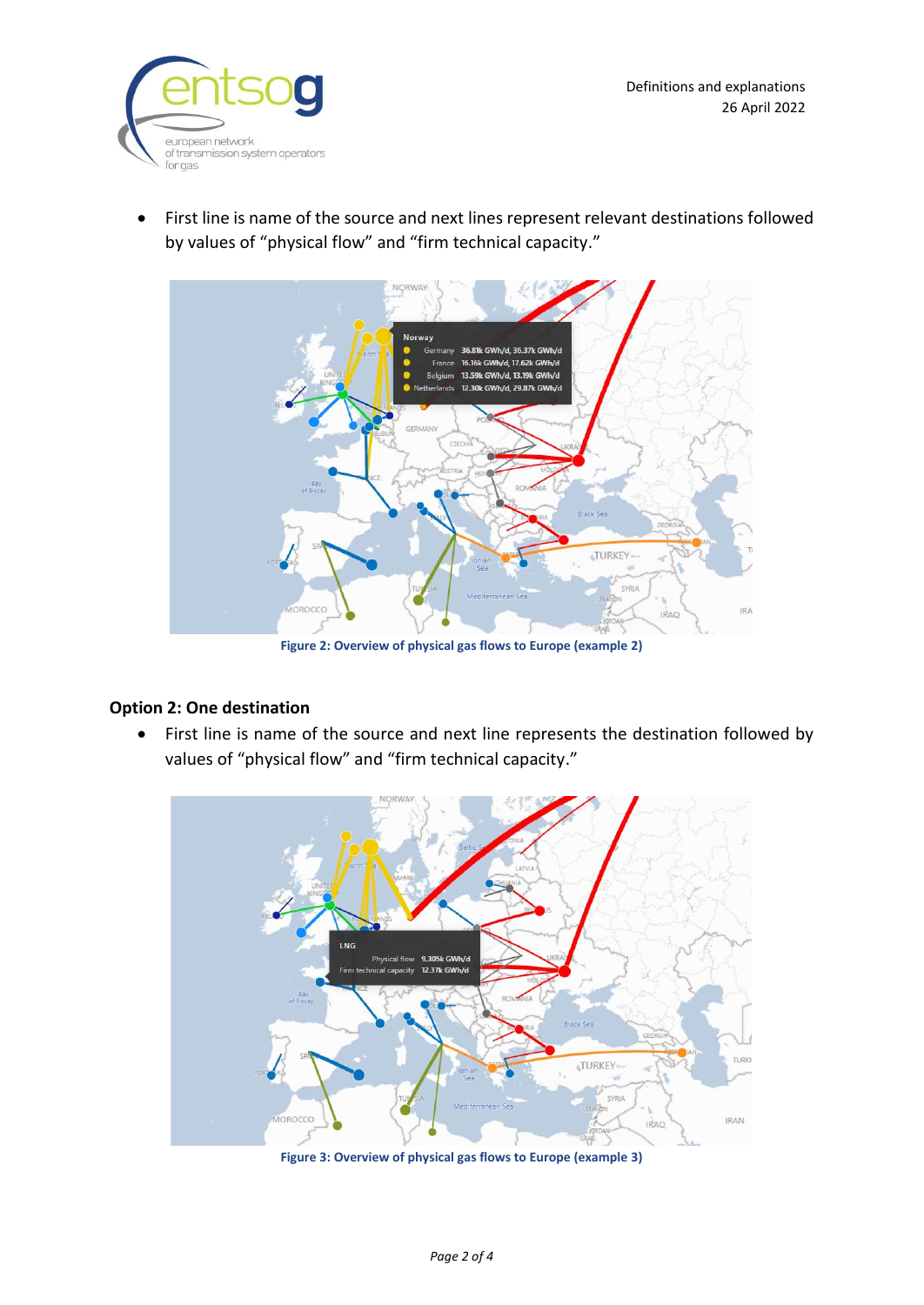

*Note: in some cases (e.g., when aggregating flows from several days) the unit display will appear as "…k GWh/d". This means "thousands of GWh/d" which is equal to TWh/d.*

The page "Overview of physical gas flows to Europe" aims at showing the imports of physical gas flows. Please note that flows to Switzerland and flows between the EU Member States can be found in detail on ENTSOG [Transparency platform.](https://transparency.entsog.eu/#/map)

#### **Page 2 of 3: "Capacities usage and gas supply corridors distribution to the EU"**

• See the colour codes legend on the website under the dashboard.

#### Map on the left

By placing a curser on a coloured **circle:**

- "Corridor": name of a relevant supply route. For the colour code and description see legend provided below the dashboard on the website.
- "Physical flows": per corridor.
- "Average usage of CAP": average usage of firm technical capacity of all pipelines per supply corridor (incl. pipelines connected to LNG terminals) to the EU.



**Figure 4: Capacities usage and gas supply corridors distribution. Example of map on the left-hand side of the page**

#### Chart on the right

• The chart shows distribution (in % and value in GWh/d) of physical gas flows via different supply routes, and the names of the supply routes. For the colour code and description, please see the legend below the dashboard.